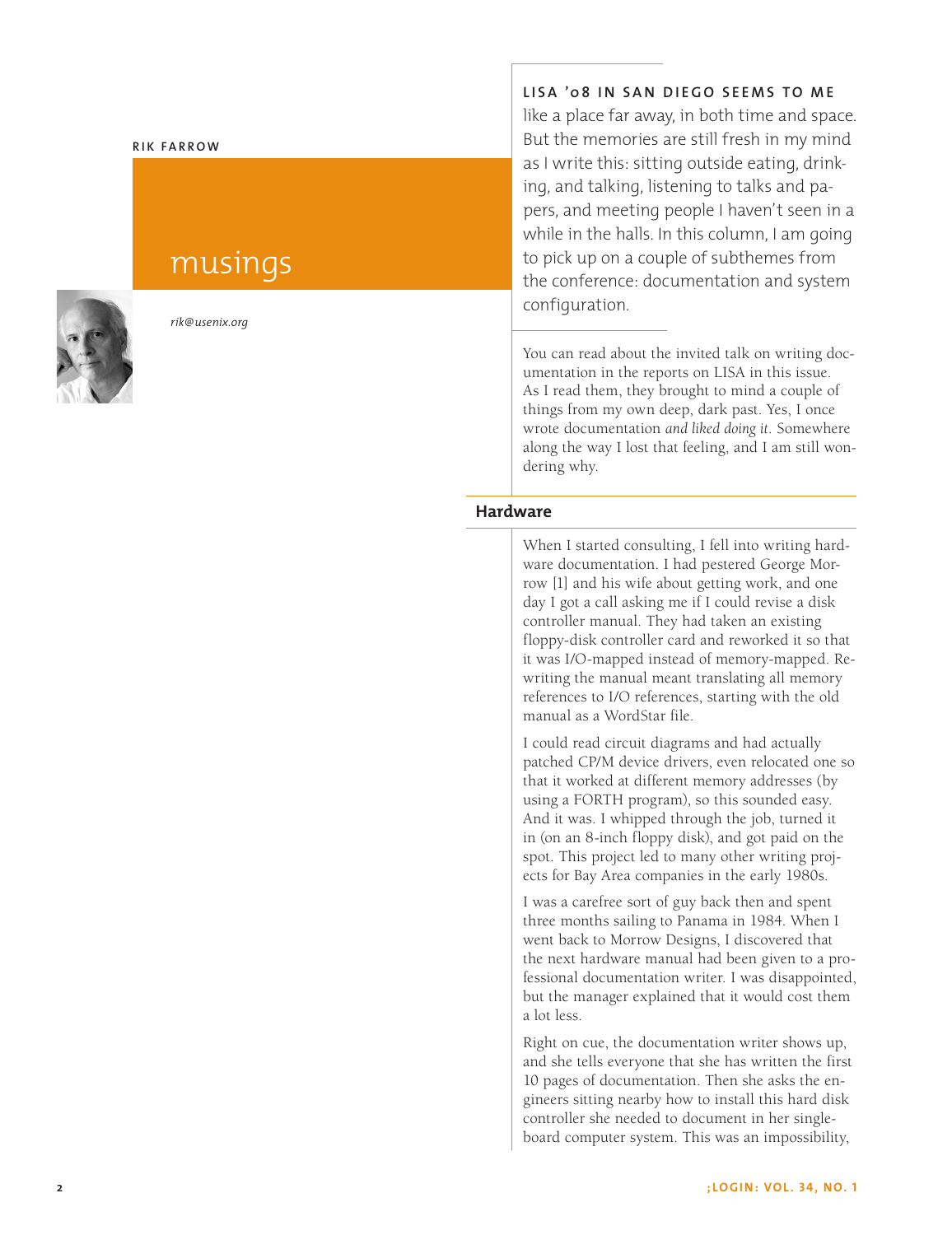as there were no slots for add-ons in her system. The manager asked me to leave the two of them alone for a few minutes. Shortly after, I learned I had gotten the job.

The disk controller was very cool: An early RISC processor handled both DMA and disk reads and writes. Timing was critical, as early disk controllers actually read and wrote analog data from the drives. The consultant who had designed the board had created his own language for programming the RISC chip, and the 30-some pages of printout were my main source for writing the manual.

The controller emulated IBM mainframe channel controllers, in that the device driver programmer could create a linked list of commands in memory, then tell the controller to carry out the list of commands, notifying the CPU with interrupts when desired. Documenting the short list of commands only took perhaps 30 pages. Later, a device driver programmer told me that writing the device driver from my documentation was easier than any other driver he had ever written. The slick design was certainly mostly responsible. But so was having accurate documentation.

I later learned that the professional writer had complained that she was rejected because a man had shown up. However, that wasn't the real issue: Her talent was in writing, not in reading circuit diagrams and homebrew source code for rare RISC processors. I could do that as well as write.

And that, I believe, speaks to the core issue in documentation. People who write most documentation are writers, and not generally technically apt. Real engineers, for the most part, hate writing documentation. Once a project, be it hardware or software, is working, it is no longer interesting. So the documentation gets written by someone with at best a weak technical background and grudging access to the engineers. And you get documentation written by someone who has little clue.

Today, buying software without any documentation is common, and hardware documentation rarely goes beyond badly translated explanations of how to connect cables and perhaps install firmware (but only when using Windows). A huge after-market in books that provide documentation (consider O'Reilly's missing manual series) has developed, where an outsider reverse-engineers a product and writes about it in a book that will be outdated within a year.

Perhaps there are examples of great documentation out there, for hardware or software. I fondly recall unpacking Sun 3/60s, finding a short length of cable and a BNC T connector, and wondering what the hell it was for (Ethernet, dummy!). Like all "real men," and probably many women as well, I had to figure it out for myself. Well, who bothers to read the manual?

#### **Sysadmins and Documentation**

When I began writing my system administration book, I had already written several UNIX system manuals. One thing I had learned to do was take good notes, and I preached that in my first chapter of my book.

Today, I take notes inconsistently. And I regret this whenever I am faced with solving the same problem I solved months earlier but didn't take good notes about the process. My usual excuse was just like the engineers': I am too busy to waste time taking notes. Later I pay for not "wasting" the time, by wasting more time. Puzzle-solving is fun, but not so fun when the time pressure is great.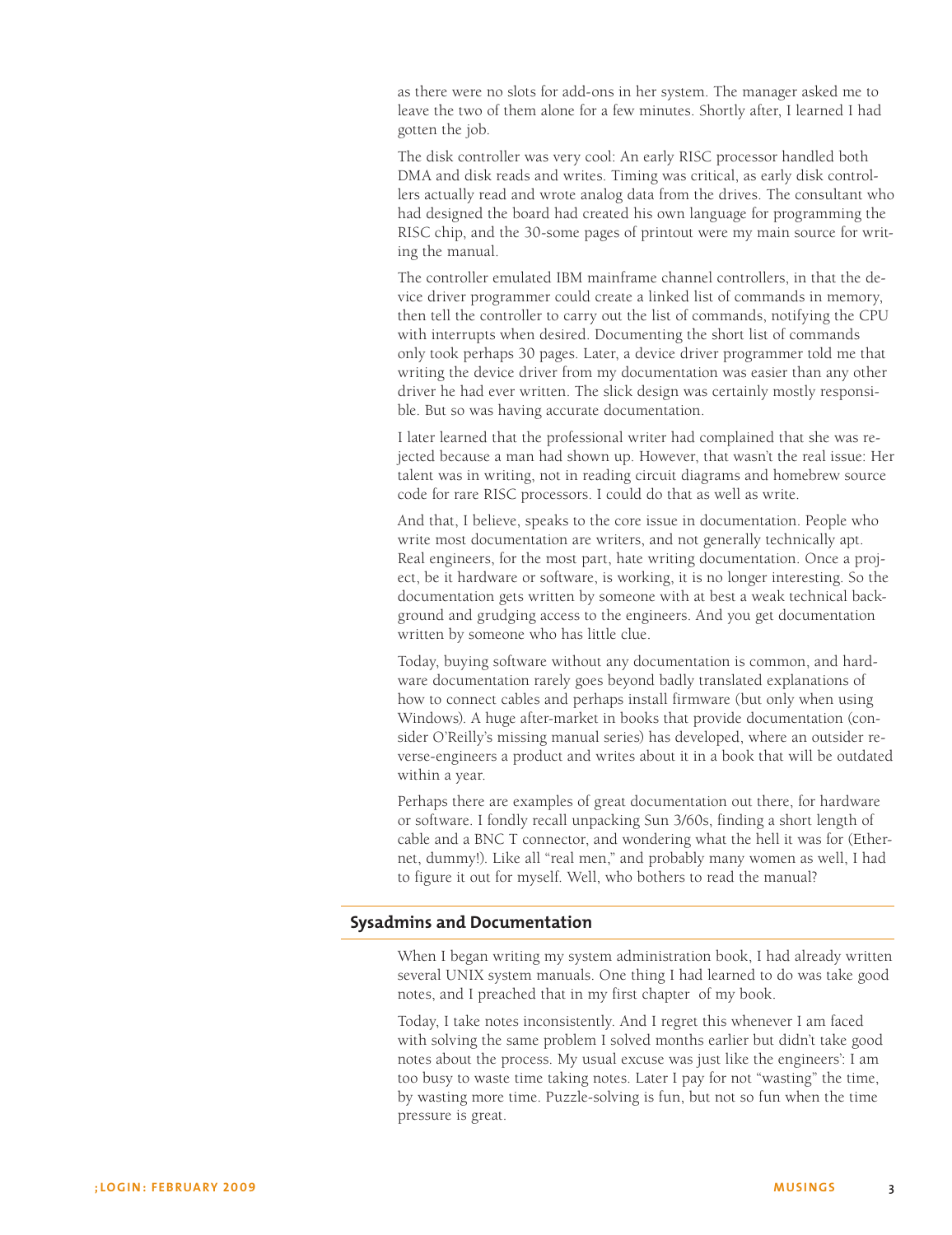Janice Gelb, in her "WTFM: Documentation and the System Administrator" invited talk, covers this angle and much more, so read the report—the slides are online and this talk is available in streaming video from LinuxPro[2]. And start writing good documentation. If you cannot write, work with someone else who can write by patiently answering their questions. Provide examples with comments. If your work is poorly documented, you might be the only one who ever uses it, no matter how brilliantly designed it is.

### **Configuration Management**

The configuration management tools war appeared to have cooled down. Either there weren't loud arguments for a particular tool during workshops, or I missed them. Yet the architects of the four most popular tools—Cfengine, Bcfg2, LCFG, and Puppet—were all present, and I got to talk with all of them in the hallway or over meals.

There were two invited talks, one by Paul Anderson, architect of LCFG, who wanted to look at configuration management from a different perspective, and has written about it in this issue (page 20). Then there was an invited talk from Ticketmaster about its own tool, Spine. Like many before them, the Ticketmaster sysadmins decided that nothing in existence really worked for the company's model, so they built their own toolset.

I got another data point about the state of these tools when architects from two of the big four approached Jordan Hubbard, Director of UNIX Development at Apple (and well-known FreeBSD developer before that) after Jordan's talk. Each claimed that his tool was a popular way of managing Apple products, and each time Jordan suggested that they create a document describing the configuration knobs they wanted from Apple to expose via APIs.

Jordan's comment got me thinking. His goal was to publish an API that would isolate the internal details from configuration management tools. I imagined that this would mean that Apple engineers could document this API and still be free to mangle the file formats used for configuration however they liked. But I also wondered what this API would need to cover to handle the most common configuration management tasks.

Currently, all tools edit configuration files, along with other tasks such as restarting or reloading services. If there was a common API for most operating systems, this would make system management easier. However, current tools present a one-tool-does-everything approach to configuration management. In my mind, I can break down the tool into a set of components: a secure communication protocol, a client-side, and a server-side. The serverside seems like the real place to innovate, with components for storing current and past configurations, a GUI to make using the tool simple, more GUI tools for monitoring the effectiveness of the tool, and, of course, CLI versions.

So even though there are many configuration management tools in existence today, there still seems room for research on any of these aspects. I can imagine sysadmins being able to mix-and-match their favorite tools, based on desired features, something that I can only dream about today because of the monolithic architectures.

#### **The Lineup**

I started the lineup with an article about insecurities in Linux package management. Cappos and Samuels have written for *;login:* before (February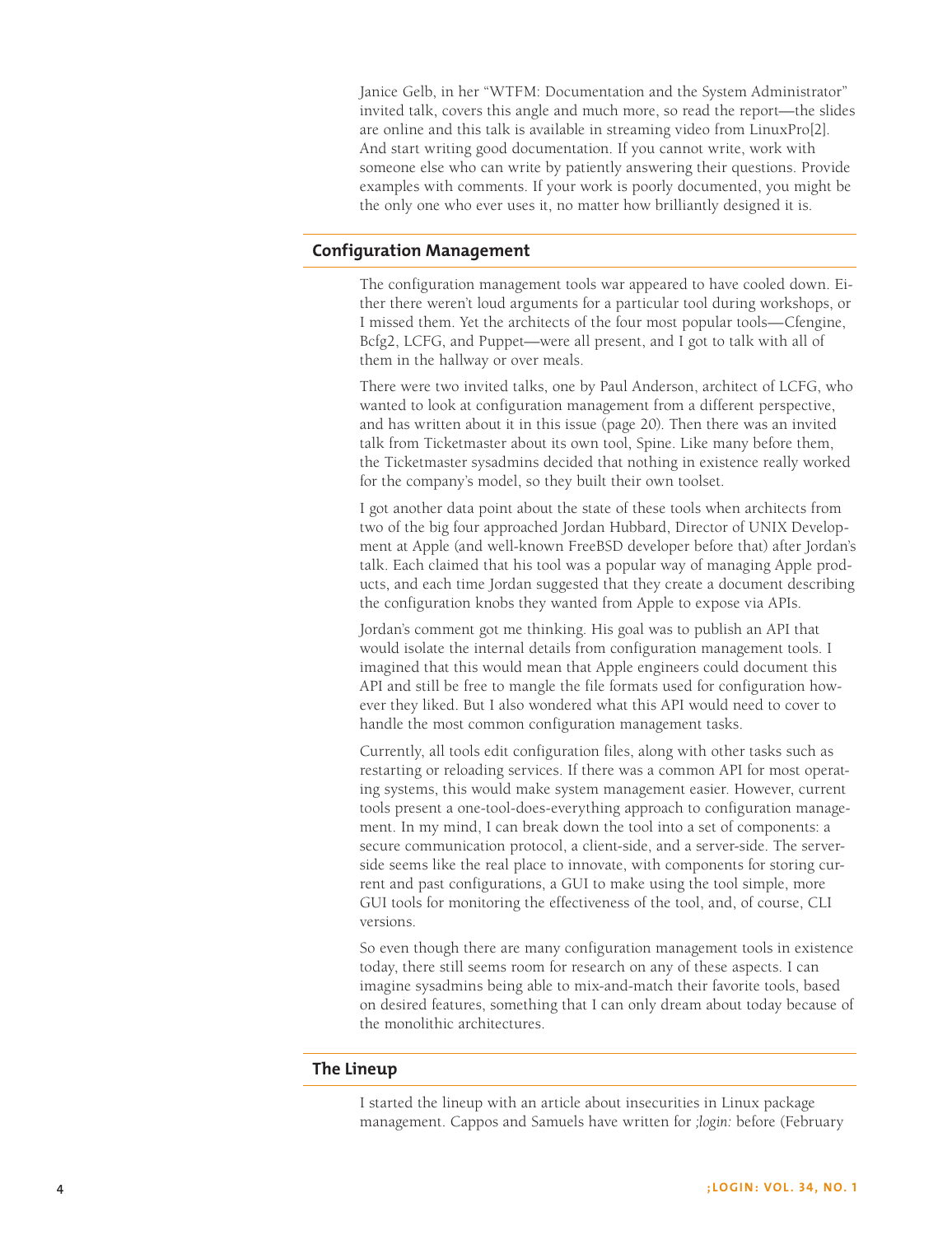2008), and when they got slash-dotted this summer, I asked if they would write for us again.

The issue this time has to do with how different Linux distros secure their package management systems. The right way to do it is to have a signed manifest from a trusted source and to use that manifest to verify packages that can be downloaded using mirrors. But this is not how most distros do this, and the consequences are scary indeed.

Dehus and Grunwald cover a different angle of package management. Based on their LISA '08 paper, they describe the system they developed for instancing virtual servers. A key feature of their project, STORM, is that packages that are common to many services get shared, so that these packages can be updated in just one location.

Paul Anderson expounds on the topic of his invited talk at LISA in the next article. Paul ponders about the parallels between the adoption of programming languages and the adoption of configuration management tools and languages. He wonders whether that aren't lessons to be learned there.

Corey Brune decided to evangelize Python for system administration. He wrote a script for extracting password records, converting them to LDAP data, and adding them to an LDAP database. Brune uses this to explain features of Python, a scripting language that is showing up in more places all the time.

David Blank-Edelman shows how to screen-scrape Web pages using WWW:: Mechanize. As usual, David provides us with clear examples for using this module, including methods for automating form-filling and submission.

Peter Galvin waxes enthusiastic over a DTrace-based feature found in new Sun storage appliances. Although these are truly appliances, with no visible traces of either DTrace or Solaris, Peter both explains and demonstrates the cool ways of viewing current and past performance of a storage appliance that uses DTrace under the hood.

Dave Josephsen bemoans the death of email, then quickly moves on to explain the use of SMS or Asterisk as a replacement for remote notification systems. I'd heard about texting used in this way before, and it's cool to have a concrete set of examples using Nagios and Nokia phones.

Robert Ferrell goes where no sane sysadmin has gone, and that is into the thicket that is the vi versus emacs debate. Well, sort of.

In the book reviews, Elizabeth Zwicky leads off with three graphic introductions to statistics (no kidding). I add a nongraphic suggestion later, for those of you who don't care whether your statistics textbook is funny. Zwicky then writes about Peter Salus's new book on open source software, then on a book concerning the use of diagrams for explanations and as a way of winning arguments. Finally, she compares two books on the use of Photoshop CS4 for photographers.

Jason Dusek is up next, beginning with a review of *Maven: The Definitive Guide*. Maven is a tool for code build management, and Jason clearly describes how this book handles the uneven documentation surrounding the open-source project. Then Jason takes a deeper dive into *Design Concepts in Programming Languages*, a book about programming language theory that appears most useful to those designing languages, whether big or small.

Sam Stover reviews *The Craft of System Security* and explains why he likes it. I have two short reviews, one on *Statistics in a Nutshell* and the other on *Getting Started with Arduino*.